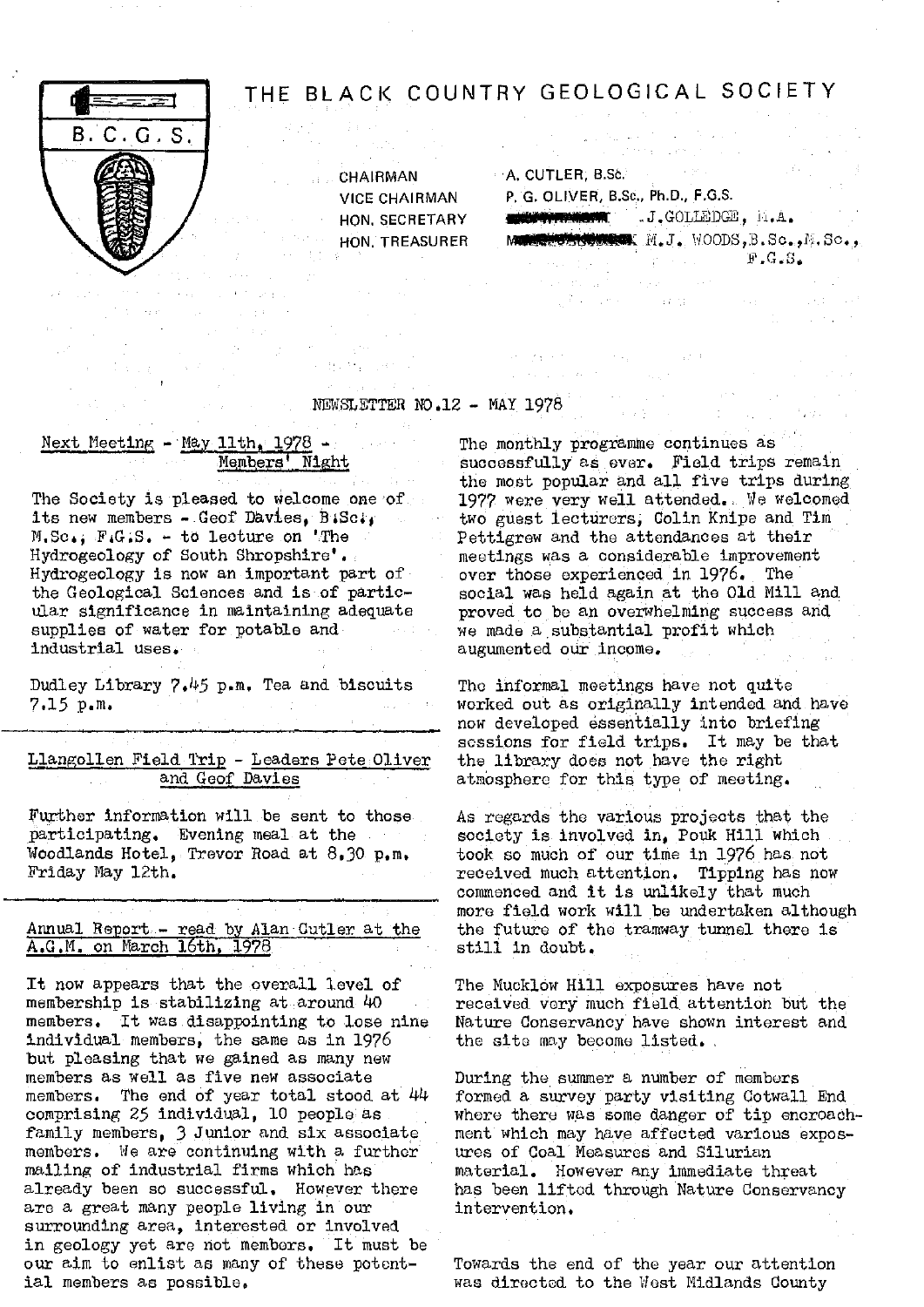Structure Plan, and at the request of the Nature Conservancy, again, we shall be submitting our recommendations insofar as the Geological aspects will be affected. Details were circulated to all members with the February Newsletter and we hope that as many members as possible will contribute details of exposures known to them that merit special protection or indeed which could become alternative sites *to those which are more seriously* threatenod.

On a much wider plane we have received much encouragement from the Geological Sciences department of Aston University and indeed our last meeting was held at their invitation in the department but sadly the attendance was very disappointing. Nevertheless they have offered us access to their laboratory facilities and we may well take up the offer with the Pouk Hill material..

The Newsletter maintains its lively interest and although there is usually sufficient material it would be nice to have a few more notes and news from other contributors. Typing of the stencils is being carried out by Pat Pickering who most of you will remember.and who is. now living in Aberystwyth and we record our grateful thanks for her help.

In our last report we Indicated that we hoped to have published the first edition of an annual journal by the end of the year. We were in for a rude awakening for first quotes were in the region of £700-  $£800.$  The most recent quote of about £500 is in the right direction but still impossible without outside assistance.

The society is now affiliated to Dudley Arts Council and one of the benefits that we may well possibly derive is some form of financial assistance towards. the journal. How successful our 'application will be remains to be seen.

We have taken steps to improve and extend on the services to members and we can now offer safety helmets and hammers ex-stock at attractive prices. We do seriously recommend the use of helmets in quarries and Indeed they are now obligatory in. working quarries. The range of items can be extended. provided there is sufficient demand but it would be worthwhile checking with the Hon. Secretary about any item in case we can obtain preferential terms.

We shall also be introducing a book box along similar lines to the system used in the Extra-Mural classes. Some books have already been donated and we shall add more titles as funds permit.

Finally we have to record the sad departure from the committee of Dave Wraight, Eileen Bakewell and Margaret Oliver. Dave resigned during the summer owing to increasing pressures on his time and he was unable to devote his energies to the society in the manner that he wished. Eileen resigned only a few weeks ago as she is moving away from the district and joining the other ex-patriots in West Wales. Eileen was an ideal Treasurer and combined a flair for figures with disarming ability to extract cash from anyone, Both David and Eileen were part of the original group that conceived and sot the society on its present course and Margaret too has been a committee member continuously from the Inaugural meeting, but pressure of time has made it'impossible for Margaret to' continue. We record our grateful appreciation of their tremendous work.

Although not striotly part of the 1977' report we must make mention concerning the fate of the Dudley Museum collection. On Tuesday of this week Dr Oliver and I attended a meeting with representatives of the  $\ell$ . Dept Leisure and Recreation and we have now been invited to inspect and give help for the future welfare of the collection. Here is a very real opportunity for the society to prove its abilities and to become recognised in a postive sense. All members who wish to be actively involved with the project please contact me immediately after the meeting.

•An equally, perhaps even more, exciting aspect is the prospect of the Council providing accommodation for a permanent society H.Q, Two possible locations have been intimated, one in Dudley, another in Stourbridge. There is no guarantee that either will become reality but at least  $\cdots$ there are signs that our dreams could become  $\frac{1 + 1}{2}$ realities. "

| 이 사진은 이 사진을 위해 보이는 것이 아니다. 이 사진은 아니다. 이 사진이 있어요.<br>New Committee, and a manufacturer of the state of | 그 사람들은 그 사람들은 아이들의 사람들은 아이들의 사람들을 만들어 보고 있다. 이 사람들은 아이들의 사람들은 아이들의 사람들을 만들어 있다. |                                                                                                                                                                                                                             |
|-------------------------------------------------------------------------------------------------------|---------------------------------------------------------------------------------|-----------------------------------------------------------------------------------------------------------------------------------------------------------------------------------------------------------------------------|
| Following the A.G.M. the Committee now<br>consists of:-                                               | and a property of the department of the                                         |                                                                                                                                                                                                                             |
| Chairman - Alan Cutler                                                                                | しゅうしん しゅうしょうけん                                                                  |                                                                                                                                                                                                                             |
| Vice Chairman - Peter Oliver                                                                          |                                                                                 | $\mathbb{P}_{X_{\mathcal{A}}}(\mathcal{F}_{\mathcal{A}}) = \mathbb{P}_{\mathcal{A}}(\mathcal{F}_{\mathcal{A}}) \mathbb{P}_{\mathcal{A}}^{(X_{\mathcal{A}}) \times (X_{\mathcal{A}}) \times (X_{\mathcal{A}})}$<br>医无核菌素 医心脏 |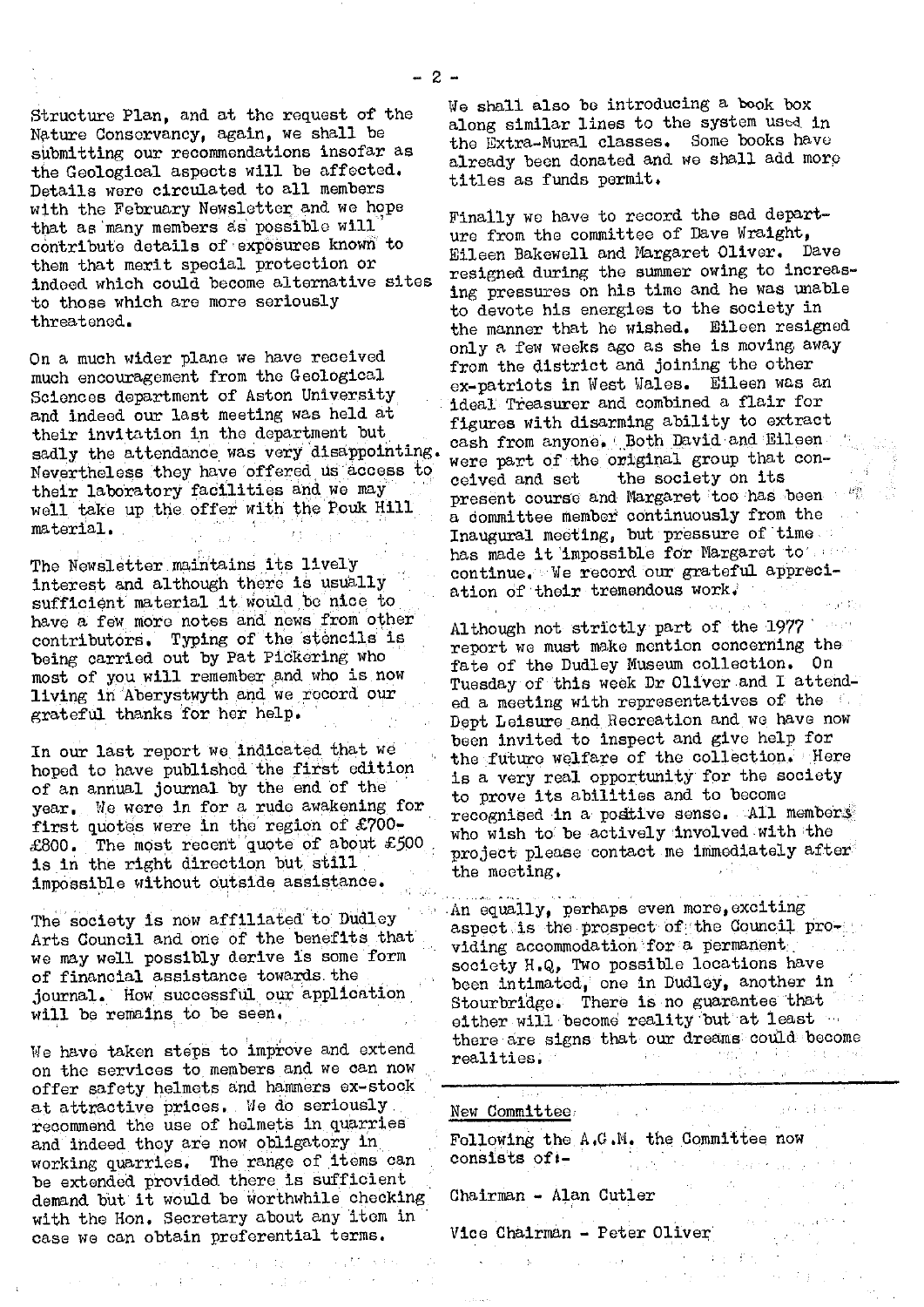| Hon. Secretary - John Golledge<br>mi i Imening Madam maladianti safi - Jesephand                                                                                                                                                                                                                                                                                                                                                                                              | . This condition of the laboration of the property $\beta$ is characteristic in the maximal continuous conditions of the<br>是一般地。 取り過程量 手机 2000 mm (4) 数据有限<br>Addresses and a fraction manufacture of the separate<br><u> Time (</u> † 1986), a se provincia de la facta de la provincia († 1937)                                                                                                                                                                                 |
|-------------------------------------------------------------------------------------------------------------------------------------------------------------------------------------------------------------------------------------------------------------------------------------------------------------------------------------------------------------------------------------------------------------------------------------------------------------------------------|------------------------------------------------------------------------------------------------------------------------------------------------------------------------------------------------------------------------------------------------------------------------------------------------------------------------------------------------------------------------------------------------------------------------------------------------------------------------------------|
| Hon. Treasurer := Maitland Woods were belowed<br>minister the came and your a political bagains.<br>Plus, Golin Mitchell (Field Secretary)                                                                                                                                                                                                                                                                                                                                    | Hon. Secretary: 62 Red Hill, Stourbridge,<br>Wheeler Compete West Midlands. See Figures 1998<br>医脑室中间性 化二硫酸盐 网络维尔德 法特征的 医细胞的 医二乙                                                                                                                                                                                                                                                                                                                                                   |
| and the <b>Craham Hickman</b> section and added the company<br>of Peter Parkes for collect of the contract<br>无规机试算 经在投资银行的合同 人口 计内容表示 网络无言论 人名法意罗克斯特                                                                                                                                                                                                                                                                                                                         | Hon. Treasurer: 132 Mount Road, Renn, Sang<br>Wolverhampton, WV4 5RX.                                                                                                                                                                                                                                                                                                                                                                                                              |
| It is hoped that unofficial sub-groups can<br>be set up to deal with such things as,<br>field trip programme, slite documentation,<br>publicity, literature, etc. Peter Parkes<br>is already forming a conservation group<br>and Colin Mitchell is acting as Field<br>Secretary, at therewise prefix and anti-<br>are sites) anotheleformatic are approximate<br>${\tt John}$ ${\tt Gold}$ edge is also acting as Publicity.<br>Officer, the structure of the sense and space | Sin Cloangh Music mediateles and state<br>Members' Evening 1977 - Sheila Pitts<br><b>lectured on 'TRAVELS IN ICELAND'</b> and the second<br>The World Ward of William Head of Card Law Property of<br>Iceland consists mainly of basalts of late<br>Miocene age. Since it is a subaerial part<br>of the Mid-Atlantic Ridge, it is useful for<br>geophysical studies such as the early work<br>on sea floor spreading, and the measure-<br>ment of rift separation. Volcanic erupt- |
| ikaan kalendari (1999)<br>ISO 1993 (ISO 1994) atteisti oleh mengajajan kalendar<br>The I Mission of Geologists the sea of<br>The newly formed professional body has the<br>grade of 'Affiliate' that may be of inter-<br>est to many members of the society.<br>Anyone requiring information should write                                                                                                                                                                     | ions occur about every five years, and<br>those which are under glaciers produce<br>rocks very similar to those below the<br>ocean but much more accessible to petro.<br>logical study.<br>or mass reading<br>第二月21日 经第三日后                                                                                                                                                                                                                                                         |
| to, The Institution of Geologists,<br>Geological Society Apartments, Burlington<br>House, Piccadilly, London, W1V OJU.                                                                                                                                                                                                                                                                                                                                                        | A photographic tour was undertaken, start-<br>ing from Reykjavik. In the western coastal<br>areas were lava fields colonised by grey<br>moss, the national cement works which uses<br>shelly sand, and the whaling station. We have                                                                                                                                                                                                                                                |
| Programme . Committee and a configuration of the committee of the<br>June 15th. Discussion and interpretation of<br>geological maps for the Mendips Area.<br>Dudley Library 7.45 $p_4$ m. Tea and $p_5$<br>biscuits 7.15 p.m. We have a schements                                                                                                                                                                                                                             | Views of the remote north-western fjords<br>showed basalt flows, cirques, plateau tops.<br>and vegetation rapidly decreasing with<br>and the form of the state of the state of the state of the state of the state of the state of the state of the<br>altitude.<br>In the north was the second town of Akureyri,<br>a forestry plantation to reduce soil erosion                                                                                                                  |
| June 18th. Field trip to Cheddar Caves and<br>surrounding areas. Leader A.K. Fear,<br>Lecturer in Geology at Worcester<br>Technical College. Meet Dudley Library<br>\$.45 a.m. Bring packed lunch. If suffic-<br>ient support a coach will be booked.<br>Please indicate your intentions immed-<br>iately on the attached form, we have a                                                                                                                                     | and a lava-dammed lake at Myvatn with some<br>curiously shaped andesite pillars in it.<br>From here the journey continued south along<br>the central rift zone, where tectonic with<br>features the highest European waterfall, $\mathbb{C}^2$<br>and the lava landscape used for training $\sim$<br>American astronauts, and the second contract the form<br>and and enough the property of the component of the                                                                  |
| $\texttt{July 46th.}$ The Geology of the Black $\sim$<br>Country. Field trip. Leader Alan Cutler.<br>Meet Dudley Library 9.00 a.m. Bring<br><b>packed lunch:</b> Free and assessment and a fact                                                                                                                                                                                                                                                                               | There were many boiling mud pools and hot.<br>springs, all smelling of sulphur. In the<br>southern end of the rift zone is the<br>largest lake, and nearby a whole town uses                                                                                                                                                                                                                                                                                                       |
| September 21st. The Geological Re-survey<br>of Telford New Town' by R Hamblin of the<br>Institute of Geological Sciences, Dudley<br>Library 7.45 p.m. Tea and biscuits 7.15pm                                                                                                                                                                                                                                                                                                 | steam heat to grow fruit and vegetables.<br>The Westmann islands are an offshore part<br>of the rift zone, and include the new<br>island of Surtsey. The journey finished<br>with views of the vast sandur, the outwash                                                                                                                                                                                                                                                            |
| October 15th. Field trip to Welsh Borders.<br>Leader Dr-P Toghill of Birmingham<br>University. Coach from Dudley Library<br>at 8.45 a.m. Bring a packed lunch, Allen                                                                                                                                                                                                                                                                                                          | into the Atlantic of Europe's largest<br>glacier. The said service is a server of the sea<br><u> 2015 - 2016 - Amerikan Kestingti, ma</u><br>网络麻木属 计实时编程序 医原源 人名英格兰德英                                                                                                                                                                                                                                                                                                              |
| November 17th. Social.                                                                                                                                                                                                                                                                                                                                                                                                                                                        | Malvern Field Trip -Jan. 15th 1978 program                                                                                                                                                                                                                                                                                                                                                                                                                                         |
| The verify them attend to constant<br>December 7th or 14th. Friends of the<br>Black Country Museum Mining Group.                                                                                                                                                                                                                                                                                                                                                              | Despite dull and misty weather well over<br>40 people turned up for the excursion.<br>The<br>area again proved to be of interest to<br>everyone, with a variety of rock types and                                                                                                                                                                                                                                                                                                  |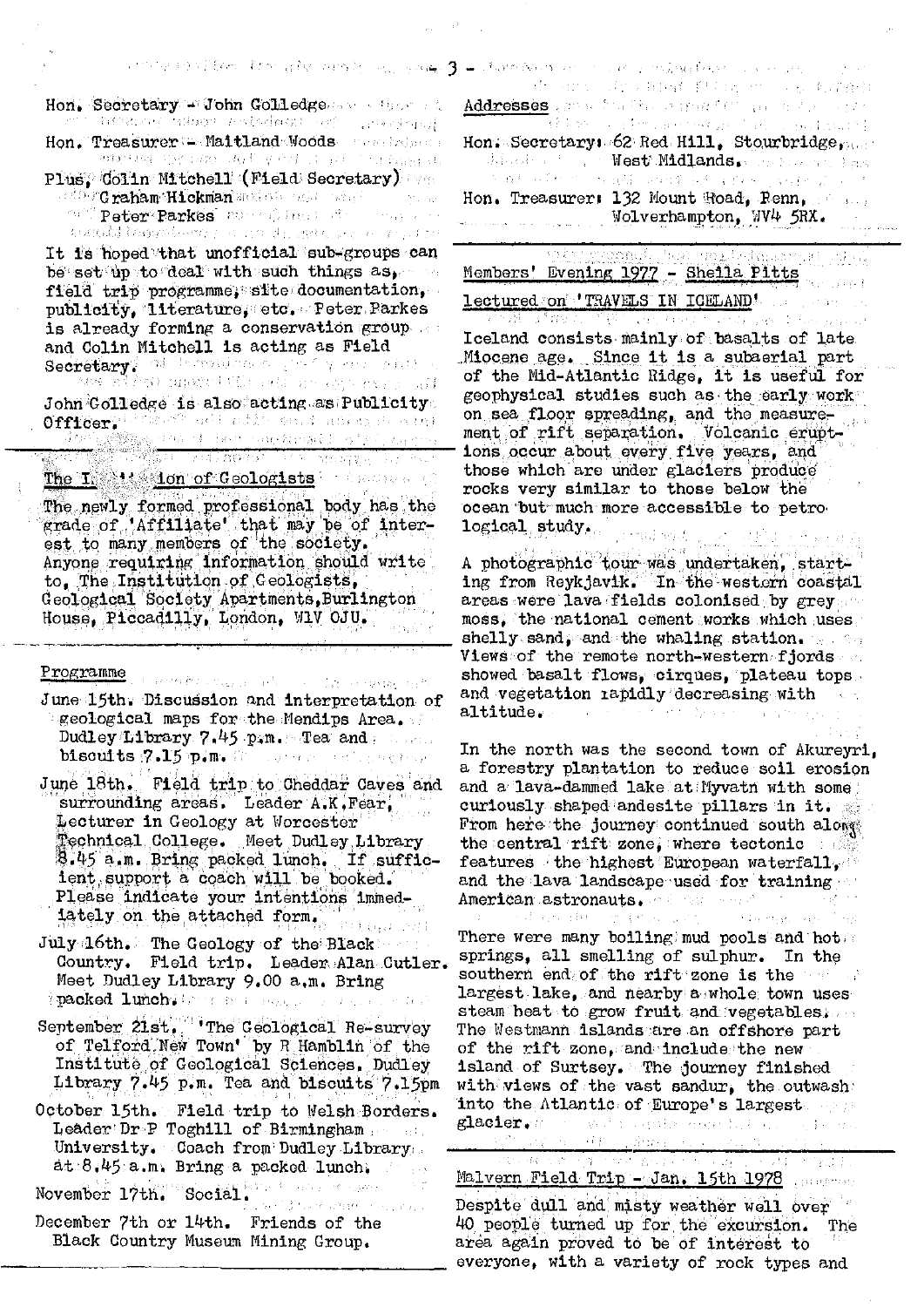and a range of geological periods covered.  $\mathbb{F}_n$  many American mineral collections. Gullet quarry still holds the superb attraction of Silurian siltstones, shales, An acute unoonformity7defines the Cambrian limestones and conglomerates resting; unconformably on the Pre-Cambrian gneisses and granites of Malvernion age. No doubt the Society will be back there again in a couple of years time. The service construction of

## Site Documentation and Conservation

| Information please about interesting sites.<br>as soon as possible to Peter Parkes, materia                                                                    |  |  |
|----------------------------------------------------------------------------------------------------------------------------------------------------------------|--|--|
| Conservation Coordinator, 393 Wren's Nest<br>Road, Dudley, West Midlands. The second head                                                                      |  |  |
| h vojne dre ruske pri predstavlja i predstavlja predst<br>RATIONER ET A TENNIS MARINAN MEDICI                                                                  |  |  |
| Newspaper Cuttings from the last Temperature<br>ili – visto en la domina de la la segunda de la provincia de la provincia de la provincia de la provincia de l |  |  |

The Hon. Sec. would be pleased to receive' any cutting from the local press relating to geological matters. Please keep your eyes open! .<br>Titul merk kryst i lyngrum in styrem a<br>Baba

Thursday 16th Feb. Lecture; Dr W Gaskarth (Aston University) "The Geology of the Black Hills of South Dakota"

The Society is very grateful to Professor. Hawkes for providing the lecture facilities of Aston University on this: occasion. Howover'.due'ito a combination of navigation`. difficulties in Birmingham City centre and the extreme cold, a lot of members missed out on what proved to be a very good with lecture.

an Birmon add not please an of The Black Hills lie in North America  $\text{(longitude 104\%, 111)}$  in the state of South Dakota and bordering and a Myoming. It is true Wild West country and has a rich history with such attractions as the grave of Wild Bill and General Custers last stand. The Black Hills stand some  $6000$  feet above sea level, and high above the surrounding flat prairie which has an almost infinite horizon: .

To understand the basic geology of the Black Hills we must again refer to plate. tectonics. Like many vast continental areas, North America has a stable granitic basement, or'kraton, which is Pre-Cambrian. in age. It has few joints and as a result is very resistant to weathering. Within this mass are many pegmatite dykes, some of greater resistance stand above ground level as walls of natural rock. The crystals within these pegmatites are by no means common, in one location *353* different mineral types were identified and crystals of spodumene upto 14 feet in length were found. These pegmatites are the source of

junction. The Cambrian rocks present are sandstones and conglomerates which were deposited in fairly low energy marine environments. Ordovician shales followed. merging into the dolomitic Devonian rocks and Lower Carboniferous limestones. The Silurian is absent as a nor-depositional unconformity, it could be however, that correlation of Silurian elsewhere ,does not correspond to the fauna found here. Thus the Silurian rocks may have been classed; as Ordovician.

A thin sandy bed, considered to be about the same age as the Millstone Grits was  $next$  laid down. Kraton  $\text{uplift}$  began in . late Permian time with the formation of an evaporitic limestone and later a 20 foot bed of gypsum was deposited in the Triassic. By Jurassic time the area was low lying land and red shales formed under semi<br>marine conditions, The Cretaceous pelod saw the Kraton begin to fall again, due to the opening of the Atlantic, marine crossbedded sandstones were deposited. Much interest was taken trying to explain the occurrence of a great number of gastrolithes found in a region with a particular absence of dinosaur bones!

The movement of the N.American Kraton westward resulted in a subduction zone and along the western edge, where the oceanic crust was forced under the over riding. continental crust. The buckling and  $\sim$ volcanic activity resulted, in the Rocky Mountain belt, about 400 miles west of the Black Hills. We have a series of considerable

It is believed that an isolated heat plume, probably caused by a section of the Pacific rise becoming trapped under the benioff zone, produced a 'hot spot'. This lead to the uplift of the Black Hills Area" as an elliptical dome and also the intrusion of séveral stocks. En la de l'abord de l'abord.<br>Service l'abord de l'abord de l'abord de l'abord de l'abord de l'abord de l'abord de l'abord de l'abord de l'a

Subsequent erosion and weathering has cut into the dome structure producing ring. like valleys and escarpments around a central high standing Pre-Cambrian core. The uplift continued on Into the Quaternary, ash caves and hot springs are still present to the south of the region, the surrounding area is at present being mined 'open cast', for the vast reserves of Tertiary coal, however a large amount lies under the desolate ground of the Indian reservations!

**Conference**